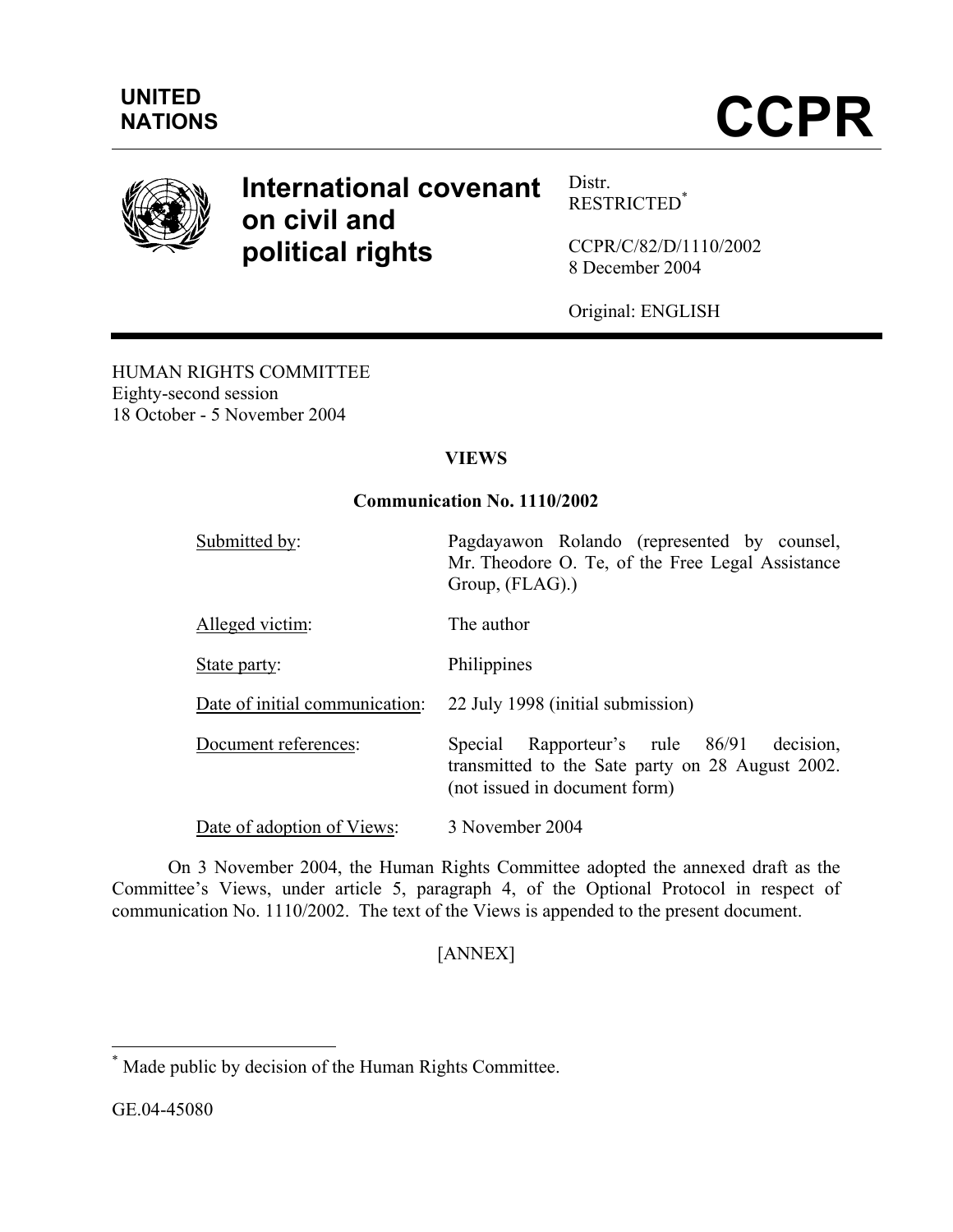# **ANNEX**

Views of the Human Rights Committee under article 5, paragraph 4, of the Optional Protocol to the International Covenant on Civil and Political Rights

Eighty-second session

concerning

## **Communication No. 1110/2002\*\***

| Submitted by:                  | Pagdayawon Rolando (represented by counsel,<br>Mr. Theodore O. Te, of the Free Legal Assistance<br>Group (FLAG). |
|--------------------------------|------------------------------------------------------------------------------------------------------------------|
| Alleged victim:                | The author                                                                                                       |
| State party:                   | Philippines                                                                                                      |
| Date of initial communication: | 22 July 1998 (initial submission)                                                                                |

The Human Rights Committee, established under article 28 of the International Covenant on Civil and Political Rights,

Meeting on 3 November 2004,

 Having concluded its consideration of communication No. 1110/2002, submitted to the Human Rights Committee on behalf of Mr. Pagdayawon Rolando, under the Optional Protocol to the International Covenant on Civil and Political Rights,

 Having taken into account all written information made available to it by the author of the communication, and the State party,

Adopts the following:

 $**$ The following members of the Committee participated in the examination of the present communication: Mr. Abdelfattah Amor, Mr. Nisuke Ando, Ms. Christine Chanet, Mr. Franco Depasquale, Mr. Maurice Glèlè Ahanhanzo, Mr. Walter Kälin, Mr. Ahmed Tawfik Khalil, Mr. Rajsoomer Lallah, Mr. Rafael Rivas Posada, Sir Nigel Rodley, Mr. Martin Scheinin, Mr. Ivan Shearer, Mr. Hipólito Solari-Yrigoyen, Ms. Ruth Wedgwood, Mr. Roman Wieruszewski and Mr. Maxwell Yalden.

The text of two individual opinions signed by Committee members Mr. Martin Scheinin, Ms. Christine Chanet, Mr. Rajsoomer Lallah, Ms. Ruth Wedgwood and Mr. Nisuke Ando.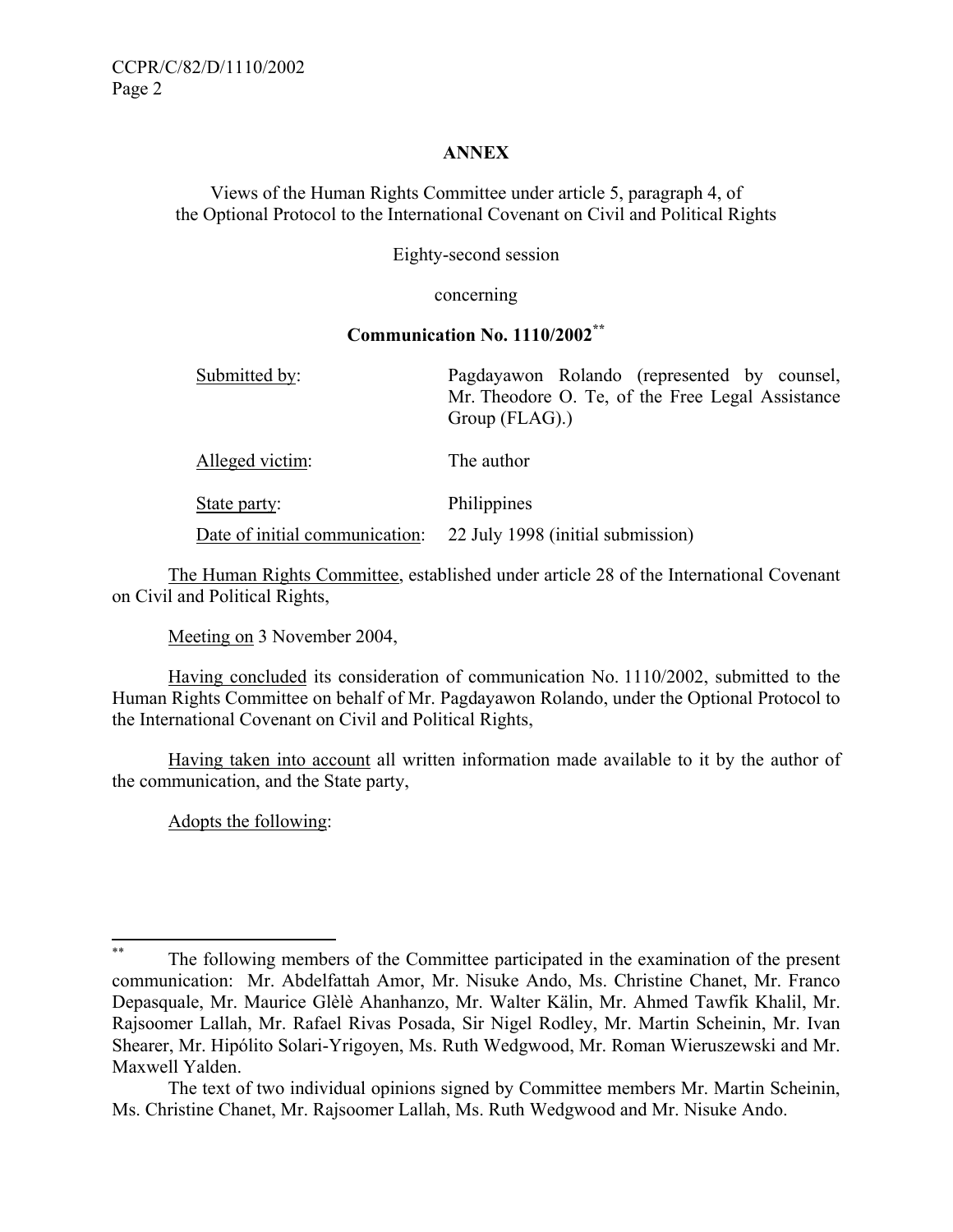# **Views under article 5, paragraph 4, of the Optional Protocol**

1.1 The author of the communication is Pagdayawon Rolando, a Filipino national, currently detained at New Bilibid Prisons, Muntinlupa City. He claims to be a victim of violations of article 5, paragraph 2, article 6 paragraphs 1 and 2, article 7, article 9 paragraphs 1, 2, 3 and 4, article 10, paragraph 1, and article 14 paragraphs 1, 2, and 5, of the Covenant. He is represented by counsel. The Optional Protocol entered into force for the State party on 22 November 1989.

1.2 On 28 August 2002, the Human Rights Committee, through its Special Rapporteur on New Communications, requested the State party, pursuant to Rule 86 of its Rules of Procedure, not to carry out the death sentence against the author whilst his case was before the Committee.

1.3 On 20 October 2003, following information to the affect that the State party intended to execute the author, the Human Rights Committee, through its Special Rapporteur on New Communications, reiterated its request, pursuant to Rule 86 of its Rules of Procedure, not to execute the author whilst his case is before the Committee.

## **The facts as presented by the author**

2.1 In September 1996, the author was arrested and detained at a police station, without a warrant. He was told that he was being detained after allegations made by his wife of the rape of his stepdaughter. Before, the author was employed as a police officer. He requested to see his arrest warrant and a copy of the formal complaint, but did not receive a copy of either. He claims that he was not informed of his right to remain silent or of his right to consult a lawyer, as required under Article III, section 12(1) of the Philippine Constitution of 1987. On 1 November 1996, he was released. Throughout his detention, he was not brought before any judicial authority, nor was he formally charged with an offence.

2.2 On 27 January 1997, he was arrested again and charged with the rape of his stepdaughter Lori Pagdayawon, under article 335, paragraph 3, of the Revised Penal Code, as amended. He claims that he was not informed of his right to remain silent or his right to consult a lawyer. He also claims that the first opportunity he had to engage a private lawyer was at the inquest. The same lawyer represented him throughout the proceedings. On 27 May 1997, the Regional Trial Court of Davao City found him guilty as charged and sentenced him to death, as well as to pay the sum of 50,000 pesos to the victim.<sup>1</sup> According to the author, the death penalty is mandatory for the crime of rape; it is a crime against the person by virtue of Republic Act No. 8353.

2.3 On 15 February 2001, under its automatic review procedure, the Supreme Court affirmed the death sentence of the Trial Court but increased the author's civil liability to 75,000 pesos and

<sup>&</sup>lt;sup>1</sup> The judgment reads as follows: "The crime committed is statutory rape. The penalty imposable, considering the circumstances of relationship being present, is the supreme penalty of death. The court is left with no alternative but to obey the mandate of the law in the imposition of the penalty. In the language of the Supreme Court in People vs. Leo Echegaray, G.R. No. 117472, June 25, 1996, "The law has made it inevitable under the circumstances of this case that the accused-appellant face the supreme penalty of death.""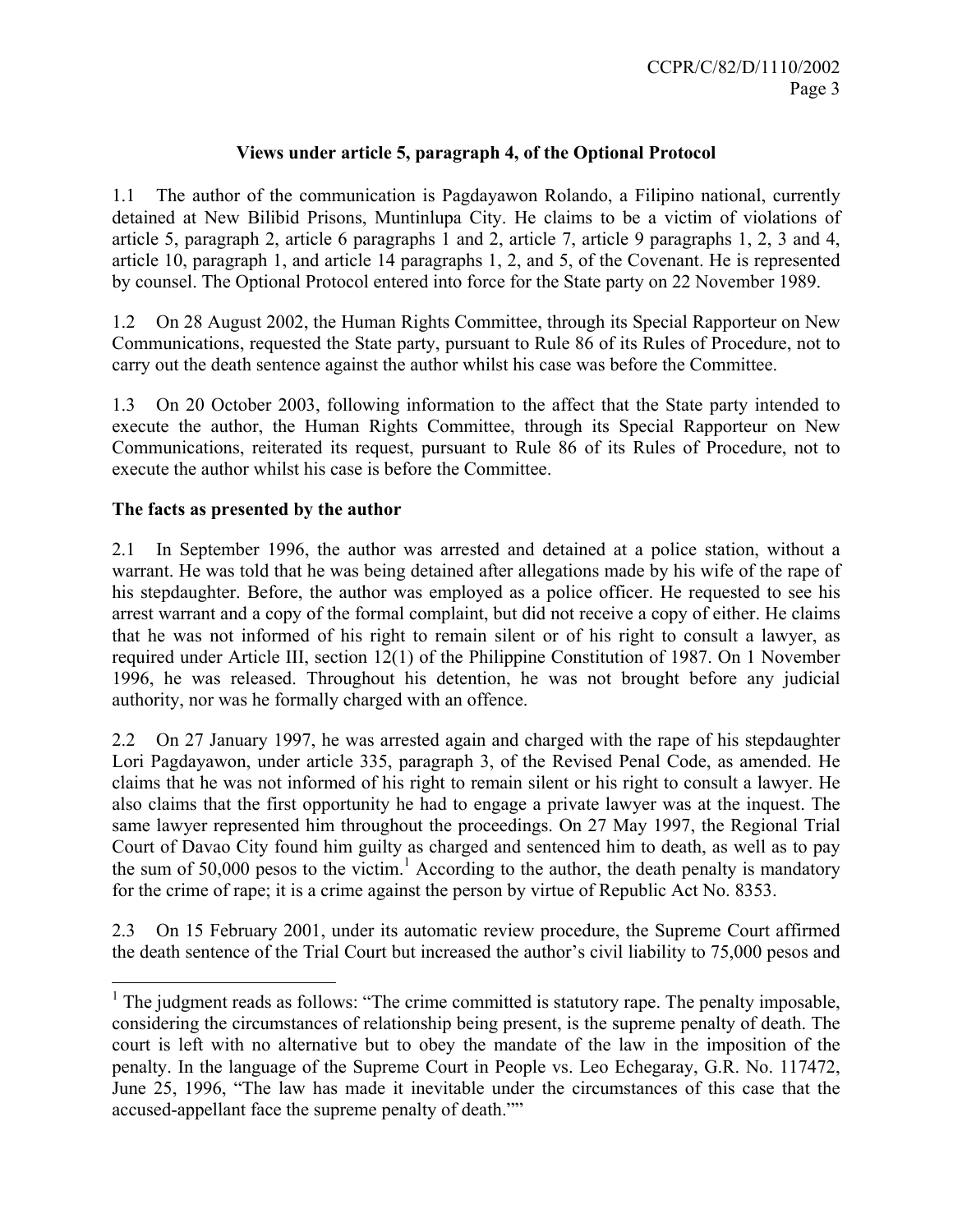"an additional award of 50,000 pesos by way of moral damages."<sup>2</sup> According to the author, the Supreme Court followed its usual practice of not hearing the testimony of any witnesses during the review process, relying solely upon the lower courts' appreciation of the evidence. It reiterated its position, established in previous case  $law<sup>3</sup>$ , about the weight given to the testimony of young women who make allegations of rape, by stating that "[t]he testimony of a rape victim, who is young and of tender age, is credible and deserves full credit, especially where the facts point to her having been the victim of a sexual assault. Certainly would not make public the offence and, undergo the trial and humiliation of a public trial if she had not in fact been raped." According to the author, the only effective test which the court has laid down to test the veracity of the alleged victim's allegation is the willingness of the victim to submit herself to a medical examination and endure the ordeal of court proceedings.

2.4 The author describes the procedure set out in paragraph 7(a) of EP 200, issued by the Bureau of Corrections pursuant to Republic Act 8177, for his execution. It provides that the condemned individual shall only be notified of the execution date at dawn on the date of execution and that the execution must take place within 8 hours of the accused being so informed. No provision is made for notifying the family of the condemned person. The only contact that the accused may have is with a cleric or with his lawyer. Contact can only take place through a mesh screen.

# **The Complaint**

1

3.1 The author claims that his initial detention was illegal and in violation of article 9, paragraphs 1, 2, 3 and 4. He claims that the failure to grant him access to a lawyer during this first period in detention amounts to a violation of article 14, paragraph 1, as it reduced his chances of receiving a fair trial.

3.2 The author claims that the Supreme Court's position, reiterated in the present case, to accept the rape victim's testimony as being true per se, constitutes a violation of the his right to be presumed innocent and equal before the courts, in accordance with article 14, paragraph 2. It also is said to constitute a violation of the equality clause of article 14, paragraph 1, as well as his right to a fair trial. It is submitted that the court's failure to observe the author's right to be presumed innocent and to "effectively reverse the burden of proof in favour of the prosecution" demonstrates a manifest violation of the obligation of impartiality on the part of the judge. He

 $2^2$  The Supreme Court stated that the author was sentenced under section 11 of Republic Act No. 7659, which states inter alia that "The death penalty shall also be imposed if the crime of rape is committed with any of the following attendant circumstances: 1. When the victim is under eighteen (18) years of age *and* the offender is a parent, ascendant, step parent, guardian, relative by consanguinity or affinity with the third civil degree, or the common-law spouse of the parent of the victim…………". The court stated that "The qualifying circumstances of minority and relationship that would warrant imposition of the death penalty were specifically alleged and proven."

<sup>&</sup>lt;sup>3</sup> People v. Tao, G.R. No. 133872, 5 May 2000; People v. Amigable, G. R No. 133857, 31 March 2000; People v. Sampior, G. R No. 117691, 1 March 2000.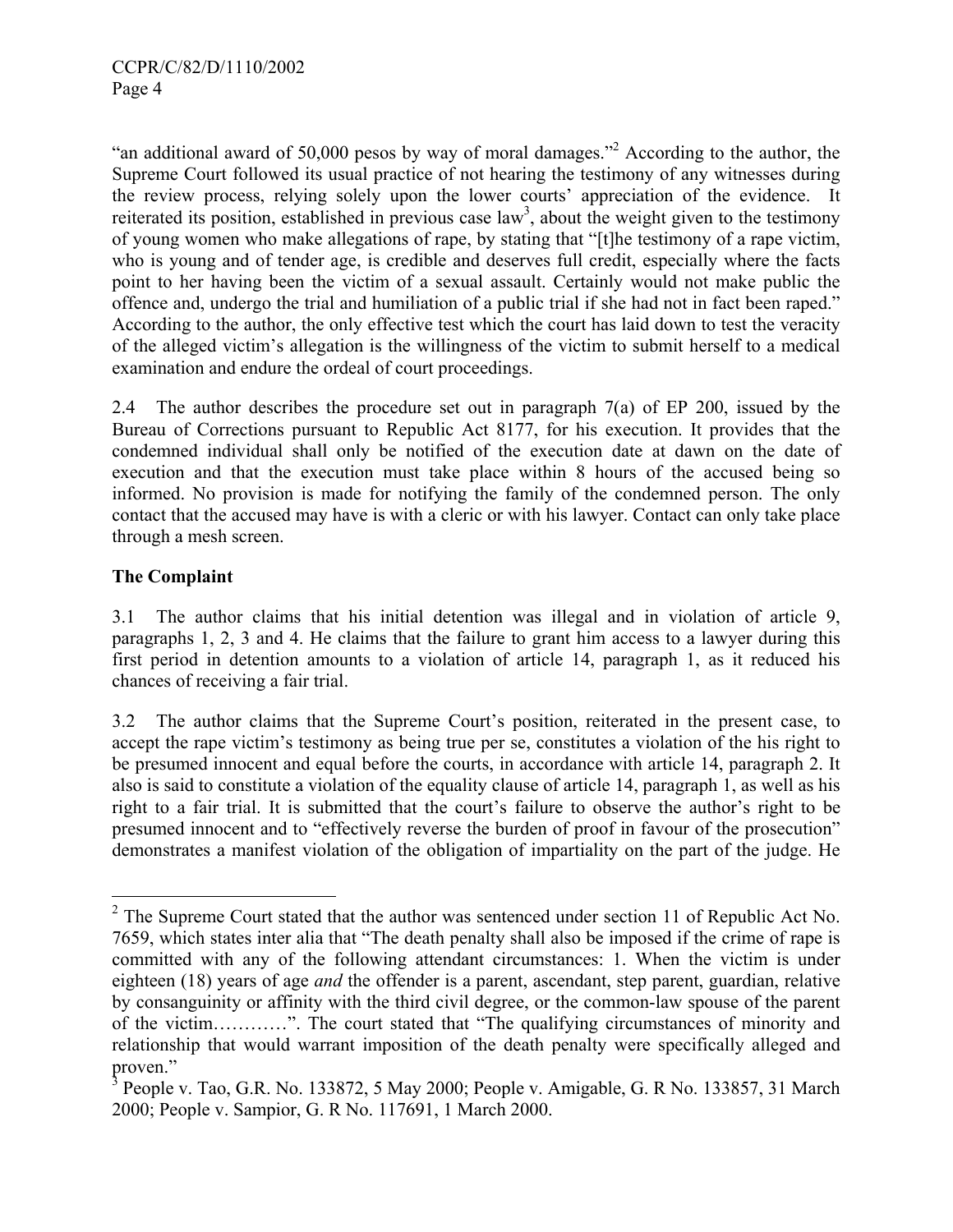argues that, as the same position was adopted in this case by the Regional Trial Court the presumption of innocence was no longer effective and the author did not receive a fair trial.

3.3 The author adds that the Supreme Court's practice not to hear the testimony of any witnesses during the review process and therefore relying upon the lower courts' appreciation of the evidence, amounts to a failure to undertake a review within the meaning of article 14, paragraph 5, of the Covenant. In this current case one of the author's arguments to the Supreme Court was that the trial court erred in weighting the testimony of Lori Pagdayawon. In his view, in order to have undertaken an adequate review, the Supreme Court should hear the victim to test the veracity of her testimony.

3.4 The author claims that the extension of the death penalty to crimes such as rape by virtue of the 1997 Republic Act No. 8353 violates the State party's obligation to restrict the death penalty to the "most serious crimes", in accordance with article 6. He argues that according to the ECOSOC 1984 resolution on the "safeguards guaranteeing the protection of rights and freedoms of those facing the death penalty" adopted in 1984, the phrase "most serious crimes" must be understood as crimes not going beyond intentional crimes with lethal or other extremely grave consequences.<sup>4</sup> The author refers to the growing international consensus against the death penalty and the fact that the statues of the International Criminal Tribunal for the Former Yugoslavia, he International Criminal Tribunal for Rwanda, and the International Criminal Court make no provision for the application of the death penalty.

3.5 He claims that if he were to be put to death, the procedure for executions in force in the Philippines, as set out in document EP 200, in which he would only be given a maximum of eight hours notice prior to execution, makes no provision to enable him to say his final farewell to family members, and only provides contact with his lawyer and cleric through a mesh screen, would subject him to inhuman and degrading punishment, and fail to respect the inherent dignity of the human person, guaranteed by articles 7 and 10, paragraph 1, of the Covenant. The author contends that such treatment is psychological/mental torture similar to the "death row phenomenon".

3.6 The author adds that by reintroducing the death penalty for "heinous crimes", as set out in RA 7659, the State party violated article 6 of the Covenant. He argues specifically that paragraphs 1, 2 and 6 of article 6 if read together, support the conclusion that once a State has abolished the death penalty, it is not open to that State to reintroduce it. Further an "extensive interpretation" of article 5, paragraph 2, of the Covenant which would allow a State party to reintroduce the death penalty would run counter to this provision.

# **Issues and proceedings before the Committee**

# **Consideration of admissibility**

 $\overline{a}$ 

4.1 The communication with its accompanying documents was transmitted to the State party on 28 August 2002. The State party did not respond to the Committee's request, under rule

<sup>&</sup>lt;sup>4</sup> Resolution 39/118 of 14 December 1984.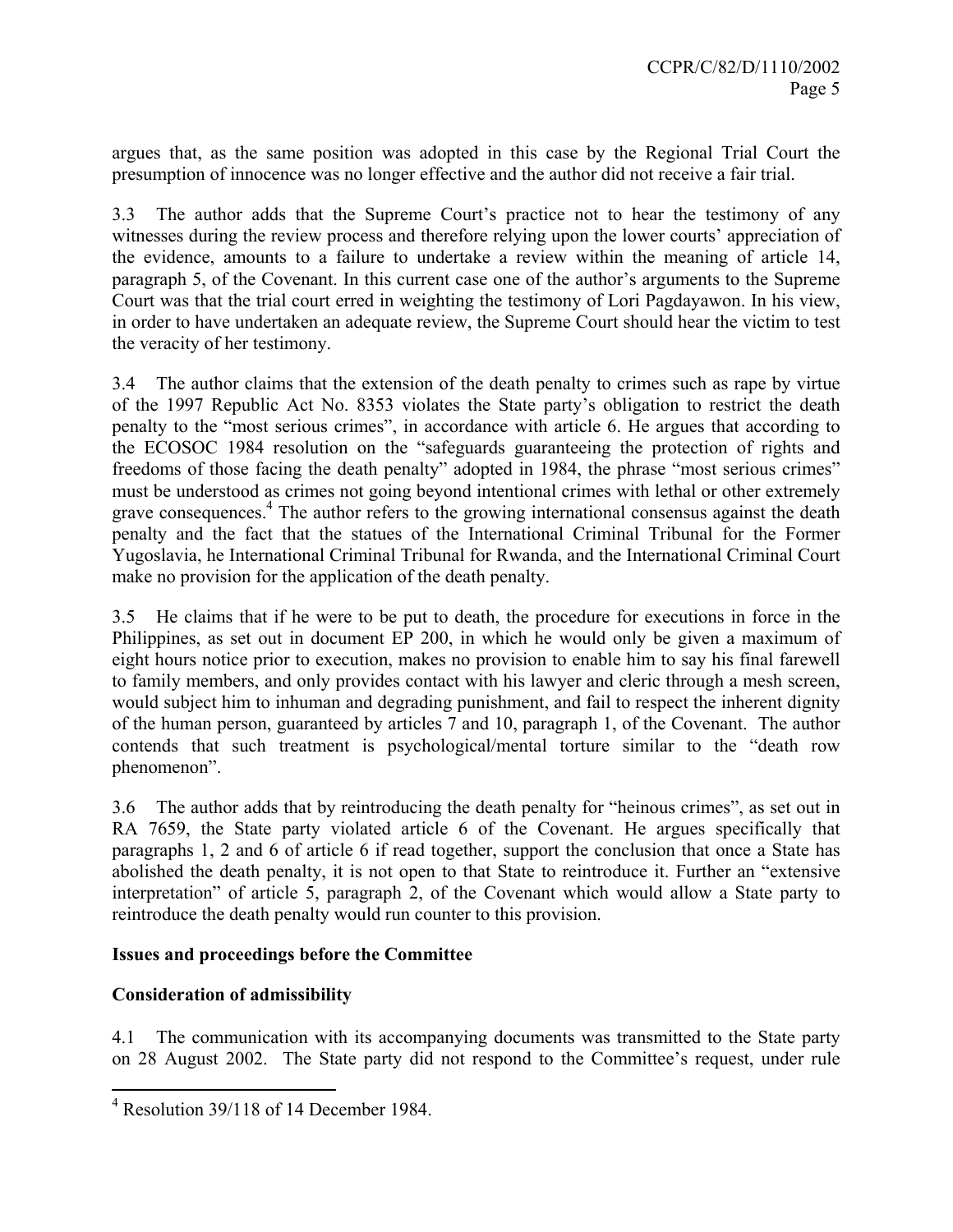86/91 of the rules of procedure, to submit information and observations in respect of the admissibility and merits of the communication, despite several reminders addressed to it. The Committee recalls that it is implicit in article 4, paragraph 2, of the Optional Protocol that a State party examine in good faith all the allegations brought against it, and that it provide the Committee with all the information at its disposal. In light of the failure of the State party to cooperate with the Committee on the matter before it, due weight must be given to the author's allegations, to the extent that they have been adequately substantiated.

4.2 Before considering the claims contained in the communication, the Human Rights Committee must, in accordance with rule 87 of the rules of procedure, decide whether or not it is admissible under the Optional Protocol to the Covenant.

4.3 The Committee has ascertained, as required under article 5, paragraph 2 (a), of the Optional Protocol, that the matter is not being examined under another procedure of international investigation or settlement. With respect to the requirement of exhaustion of domestic remedies, the Committee notes that the State party has not claimed that there are any domestic remedies that could be exhausted by the author.

4.4 As to the claim that the author was denied the right to be presumed innocent, in accepting the testimony of the minor victim, the Committee notes that on a review of the judgments of the Regional Trial Court and the Supreme Court, the judiciary did take the minor victim's age into account in assessing her testimony and did consider that a rape trial is of such an ordeal that it would be unlikely to institute such proceedings if a rape in fact had not occurred. However, these were not the only considerations addressed by the Regional Trial Court and the Supreme Court. Both courts took into account, inter alia, medical evidence and witness statements in the evaluation of the facts and evidence in the case. The Committee has also noted the statement, in the judgment of the Regional Trial Court, which confirms that "on the whole, the evidence for the prosecution has overcome the accused's constitutional presumption of innocence. The prosecution has established the guilt of the accused beyond reasonable doubt. The evidence of the accused, consisting merely of denial, did not overcome the probative weight of the prosecution's evidence which established his guilty beyond reasonable doubt." The Committee reiterates its jurisprudence<sup>5</sup> that the evaluation of facts and evidence is best left for the courts of States parties to decide, unless the evaluation of facts and evidence was clearly arbitrary or amounted to a denial of justice. As the author has provided no evidence to demonstrate that the courts' decisions were clearly arbitrary or amounted to a denial of justice, the Committee considers this claim inadmissible under article 2, of the Optional Protocol for non-substantiation for purposes of admissibility. For these reasons, the Committee concludes that this claim is inadmissible.

4.5 As to the author's claim that his rights were violated under article 14, paragraph 5, as the Supreme Court did not hear the testimony of the witnesses but relied on the first instance interpretation of the evidence provided, the Committee recalls its jurisprudence that a "factual retrial" or "hearing de novo" are not necessary for the purposes of article 14, paragraph  $5<sup>6</sup>$ .

<sup>&</sup>lt;sup>5</sup> Ramil Rayos v. The Philippines, Case No. 1167/2003, Views of 27 July 2004.

 $6$  Perera v. Australia, Case No. 536/93, and H.T.B. v. Canada, Case No. 534/1993.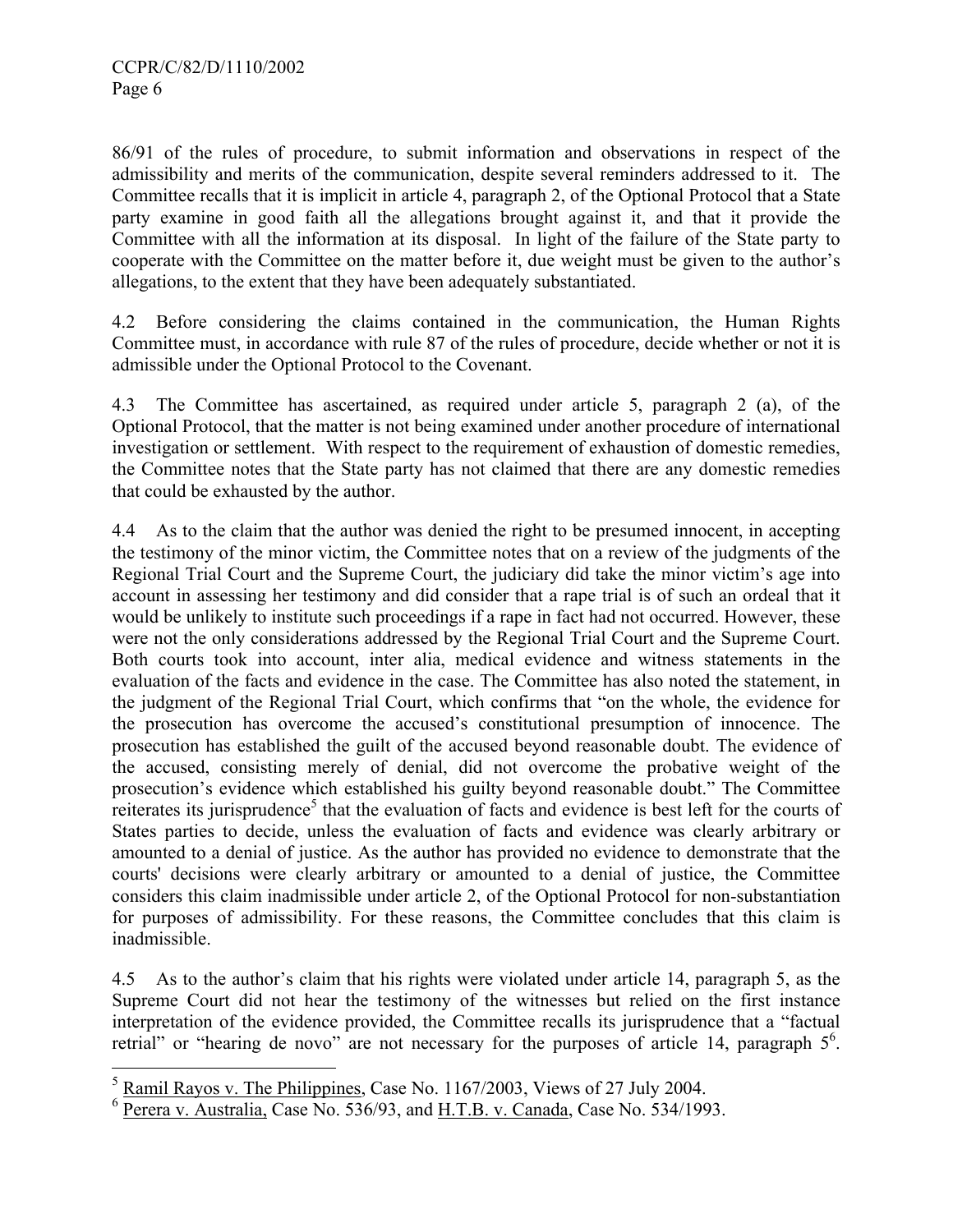Accordingly, this part of the communication is therefore inadmissible as incompatible with the provisions of the Covenant, under article 3 of the Optional Protocol.

4.6 The Committee finds the remaining claims raised by the author to be admissible and therefore proceeds to a consideration of the merits of the claims relating to articles 6, 7; 10, paragraph 1; 9 and 14, paragraph 3 (d), of the Covenant.

# **Consideration of the merits**

 $\overline{a}$ 

5.1 The Human Rights Committee has considered the present communication in light of all the information made available to it by the parties, as provided in article 5, paragraph 1, of the Optional Protocol.

5.2 The Committee notes from the judgments of both the Regional Trial Court and the Supreme Court, that the author was convicted of statutory rape under Article 335 of the Revised Penal Code, as amended by Section 11 of Republic Act No. 8353 (see footnote 2 below), which provides that "[t]he death penalty shall be imposed if the crime of rape is committed with any of the following attendant circumstances: 1. When the victim is under eighteen (18) years of age and the offender is a parent, ascendant, step-parent, guardian, relative by consanguinity or affinity within the third civil degree, or the common-law spouse of the parent of the victim…………." Thus, the death penalty was imposed automatically by operation of article 335 of the Revised Penal Code, as amended. The Committee recalls its jurisprudence that the automatic and mandatory imposition of the death penalty constitutes an arbitrary deprivation of life, in violation of article 6, paragraph 1, of the Covenant, in circumstances where the death penalty is imposed without any possibility of taking into account the defendant's personal  $circumstances$  or the circumstances of the particular offence.<sup>7</sup> It also notes that rape, under the law of the State party is a broad notion and covers crimes of different degrees of seriousness. It follows that the automatic imposition of the death penalty in the author's case, by virtue of the application of article 335 of the Revised Penal Code, as amended, violated his rights under article 6, paragraph 1, of the Covenant.

5.3 In light of the above finding of a violation of article 6 of the Covenant, the Committee need not address the author's remaining claims under paragraphs 1, 2 and 6 of article 6, which all concern the imposition of capital punishment in this case.

5.4 The Committee notes the author's claims of violations under articles 7 and 10, paragraph 1, on account of the fact that he would not be notified of the date of his execution until dawn of the day in question, whereupon he would be executed within 8 hours and would have insufficient time to bid farewell to family members and organise his personal affairs. It further notes the State party's contention that the death sentence shall be carried out "not earlier than one (1) year

 $7$  Thompson v. St. Vincent & The Grenadines, Case No. 806/1998, Views of 18 October 2000; and Kennedy v. Trinidad & Tobago, Case No. 845/1998, Views of 26 March 2002, Carpo v. The Philippines, Case No. 1077/2002, Views of 6 May 2002.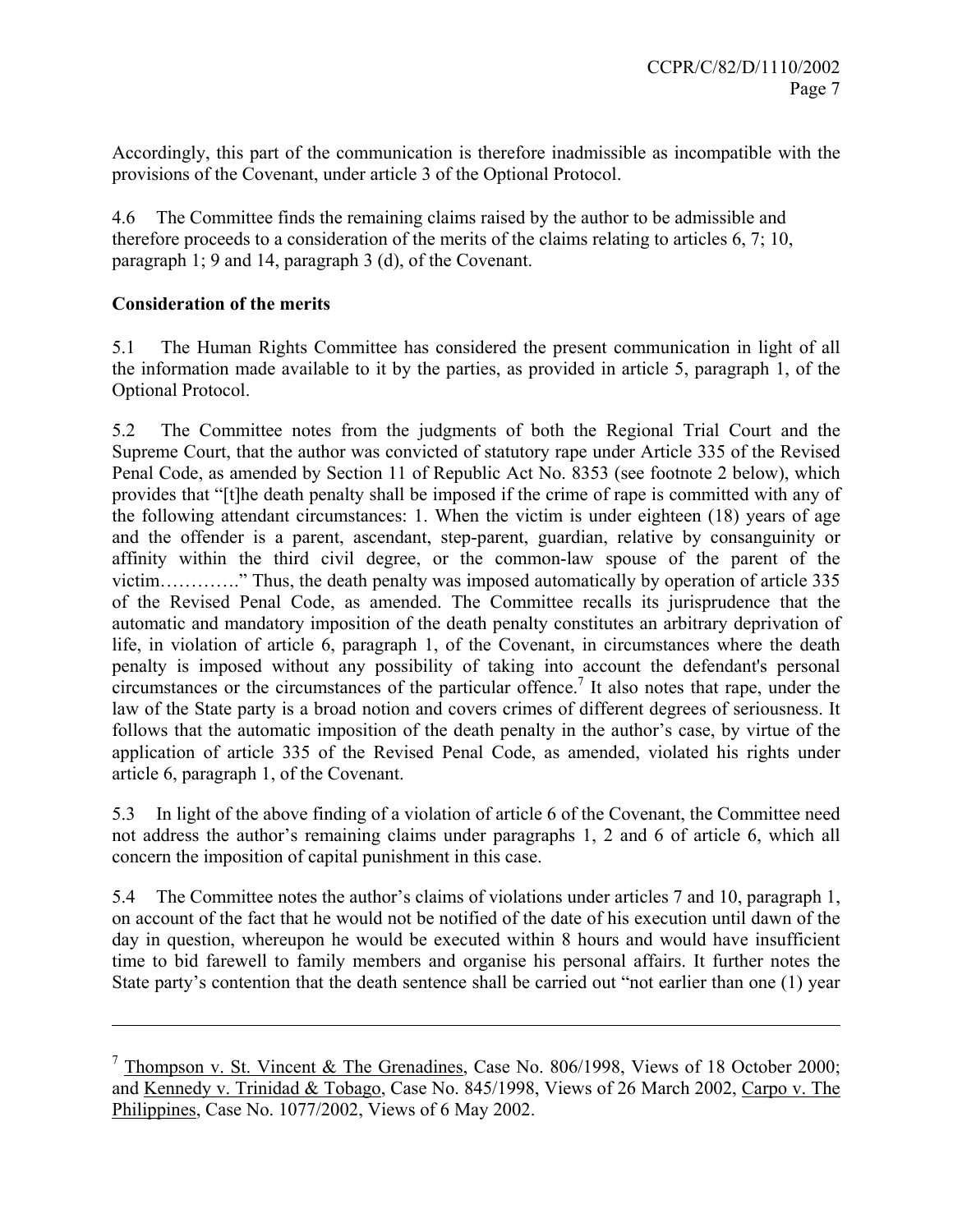nor later than eighteen (18) months after the judgment has become final and executory, without prejudice to the exercise by the President of his executive clemency powers at all times."<sup>8</sup> The Committee understands from the legislation that the author would have at least one year and at most eighteen months, after the exhaustion of all available remedies, during which he may make arrangements to see members of his family prior to notification of the date of execution. It also notes that, under Section 16 of the Republic Act No. 8177, following notification of execution he would have approximately eight hours to finalise any personal matters and meet with members of his family The Committee reiterates its prior jurisprudence that the issue of a warrant for execution necessarily causes intense anguish to the individual concerned and is of the view that the State party should attempt to minimise this anguish as far as possible.<sup>9</sup> However, on the basis of the information provided, the Committee cannot find that the setting of the time of the execution of the author within eight hours after notification, considering that he would already have had at least one year following the exhaustion of domestic remedies and prior to notification to organize his personal affairs and meet with family members, would violate his rights under articles 7, and 10, paragraph 1.

5.5 As to the author's claims under article 9, in light of the State party's failure to contest the factual submissions of the author, the Committee concludes that, upon arrest in September 1996, the author was not informed, at the time of arrest, of the reasons for his arrest and was not promptly informed of the charges against him; that the author was arrested without a warrant and hence in violation of applicable domestic law; and that after his arrest, he was not brought promptly before a judge. Consequently, there has been a violation of article 9, paragraphs 1, 2 and 3, of the Covenant.

5.6 As to the author's uncontested claim that he did not have access to a lawyer during his initial period of detention, and that during both periods of detention, he was not informed of his right to legal assistance, the Committee finds a violation of article 14, paragraph 3(d), of the Covenant.

6. The Human Rights Committee, acting under article 5, paragraph 4, of the Optional Protocol to the International Covenant on Civil and Political Rights, is of the view that the facts as found by the Committee reveal a violation by the Philippines of articles 6, paragraphs 1, 9, paragraphs 1, 2 and 3 and 14, paragraph 3(d) of the International Covenant on Civil and Political Rights.

7. Pursuant to article 2, paragraph 3 (a) of the Covenant, the Committee concludes that the author is entitled to an appropriate remedy including commutation of his death sentence. The State party is under an obligation to avoid similar violations in the future.

8. Bearing in mind that, by becoming a State party to the Optional Protocol, the State party has recognised the competence of the Committee to determine whether there has been a violation of the Covenant or not and that, pursuant to article 2 of the Covenant, the State party has

<sup>&</sup>lt;sup>8</sup> Section 1, Republic Act No. 8177.

<sup>&</sup>lt;sup>9</sup> Pratt and Morgan v. Jamaica, Case no. 210/1986 and 225/1987, Views adopted on 6 April 1989.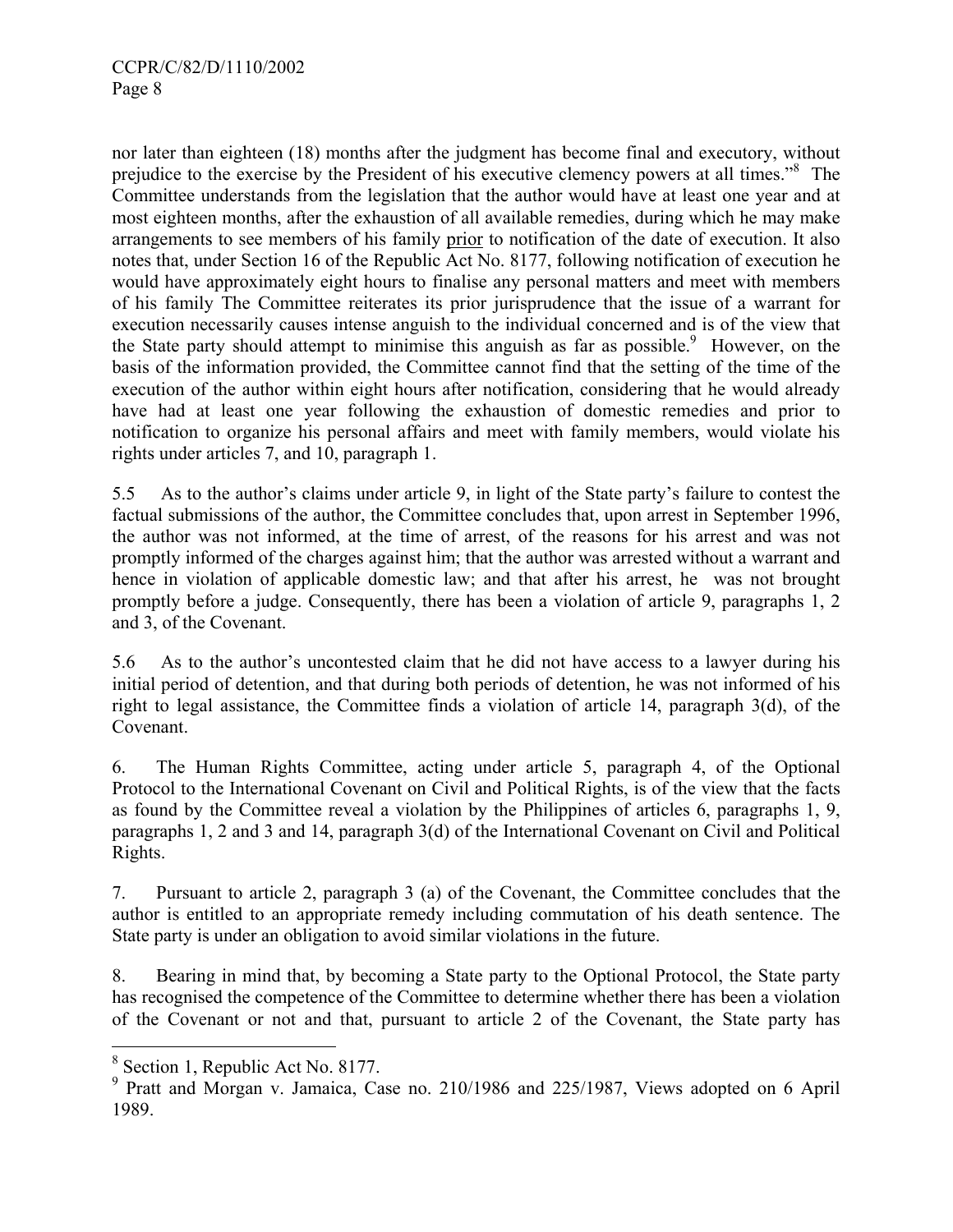undertaken to ensure to all individuals within its territory and subject to its jurisdiction the rights recognised in the Covenant and to provide an effective and enforceable remedy in case a violation has been established, the Committee wishes to receive from the State party, within 90 days, information about the measures taken to give effect to its Views. The Committee is also requested to publish the Committee's Views.

[Adopted in English, French and Spanish, the English text being the original version. Subsequently to be issued in Arabic, Chinese and Russian as part of the Committee's annual report to the General Assembly.]

-----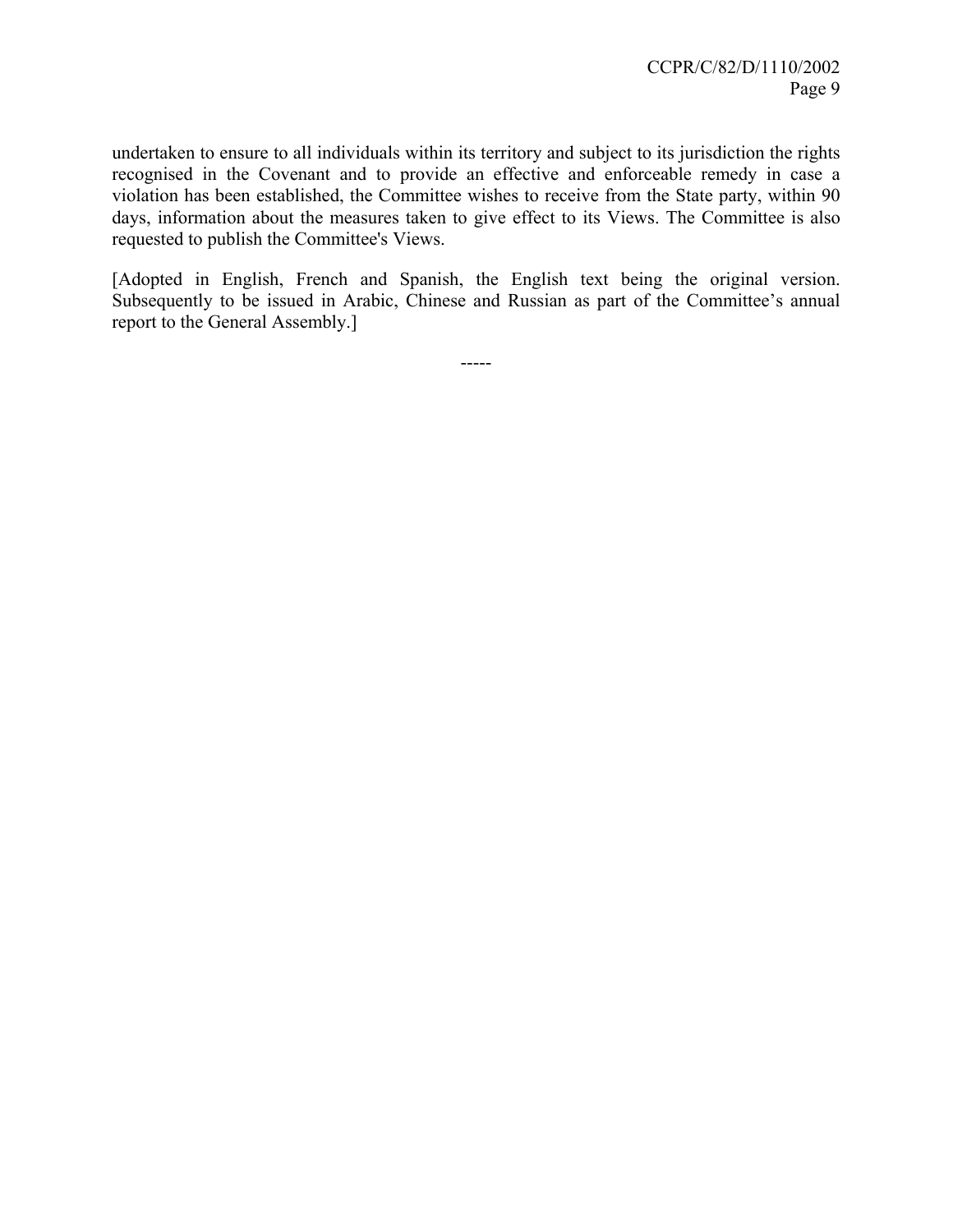# **Individual Opinion by Committee members, Mr. Martin Scheinin, Ms. Christine Chanet and Mr. Rajsoomer Lallah (partly dissenting)**

We are in full support of the Committee's finding of a violation of article 6, paragraph 1, of the Covenant, due to categorization of the author's mandatory death penalty as arbitrary deprivation of life. In this respect, the case affirms and builds upon the Committee's earlier case law, as established in *Thompson v. St. Vincent and the Grenadines* (Communication No. 806/1998), *Kennedy v. Trinidad and Tobago* (Communication No. 845/1998), *Carpo et al. v. the Philippines* (Communication No. 1077/2002) and *Ramil Rayos v. the Philippines* (Communication No. 1167/2003).

However, we dissent in respect of paragraph 5.3 of the Views where the Committee concluded that it need not address the author's other claims related to article 6. Although the majority also here follows the Committee's earlier Views in *Carpo*, decided on 28 March 2003, we are of the opinion that the time has come to address the question of the compatibility with article 6 of the reintroduction of capital punishment in a country that once abolished it. Since the decision in *Carpo* – in which we participated – two important developments have taken place, on the basis of which the issue now is in our view ripe for assessment by the Committee.

Firstly, in October 2003 the Committee considered the second periodic report by the Philippines, in which context the issue of capital punishment was addressed from various perspectives and the Committee's understanding of the law and practice of the State party was greatly enhanced (See, the State party report CCPR/C/PHL/2002/2, the Committee's summary records CCPR/C/SR.2138, 2139 and 2140, and the Committee's Concluding Observations CCPR/CO/79/PHL),

Secondly, already in the next session after the disposal of the *Carpo* case, the Committee addressed the compatibility with article 6 of the reintroduction of capital punishment, once abolished. This was done in the case of *Roger Judge v. Canada* (Communication No. 829/1998), decided on 5 August 2003, where the Committee held that Canada, despite having abolished capital punishment, violated article 6 by deporting the author of the communication to another country where he would face the risk of the death penalty. It is to be pointed out that the finding was not made on the basis that Canada was a party to the Second Optional Protocol, which it is not, nor on the basis that the author would risk a violation of article 6 in the receiving country. The issue was whether exposing a person to the risk of facing capital punishment in another country was *per se* in violation of article 6 when done by an abolitionist country.

The answer given by the Committee was affirmative:

'10.4 In reviewing its application of article 6, the Committee notes that, as required by the Vienna Convention on the Law of Treaties, a treaty should be interpreted in good faith and in accordance with the ordinary meaning to be given to the terms of the treaty in their context and in the light of its object and purpose. Paragraph 1 of article 6, which states that "Every human being has the inherent right to life…", is a general rule: its purpose is to protect life. States parties that have abolished the death penalty have an obligation under this paragraph to so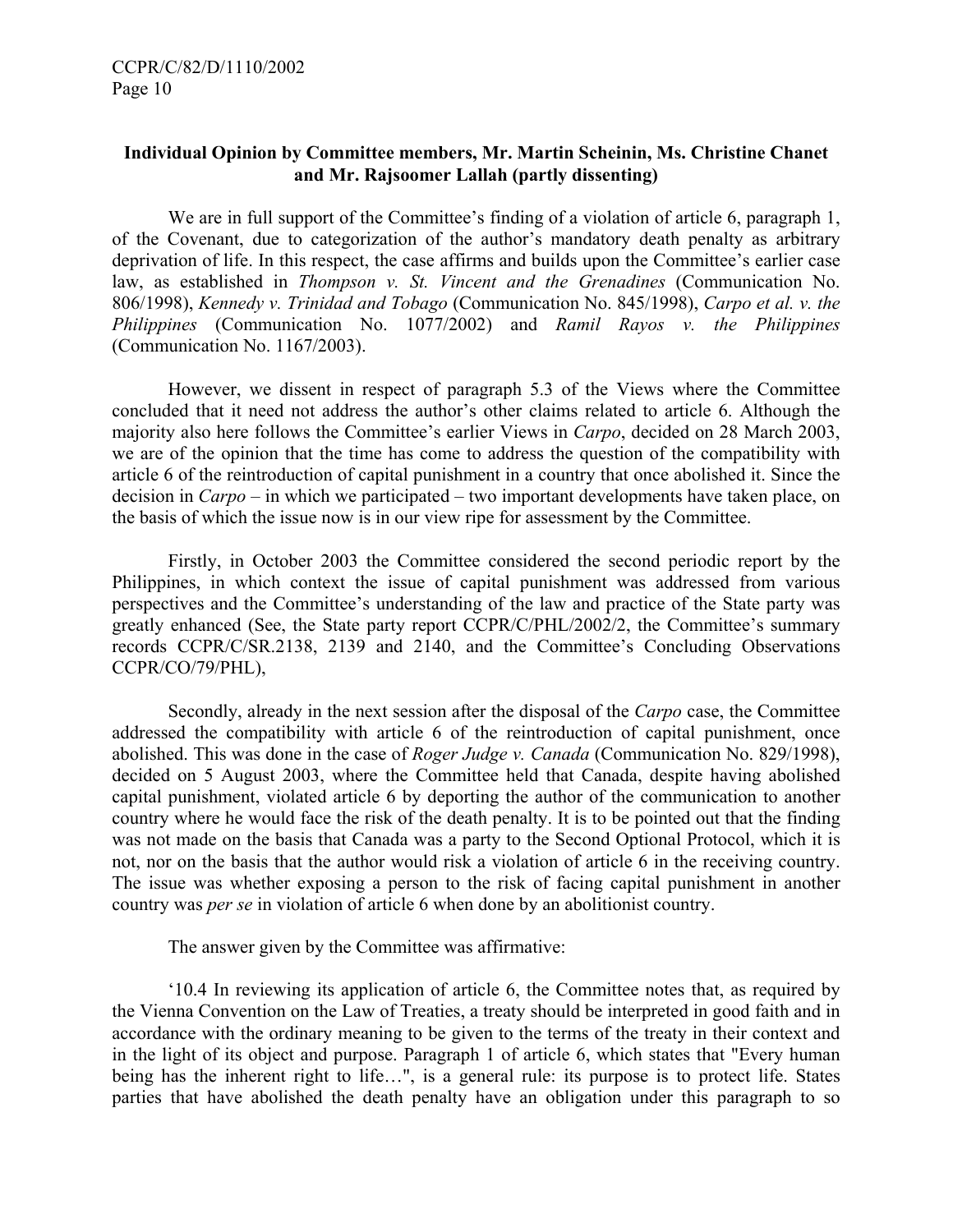protect life in all circumstances. Paragraphs 2 to 6 of article 6 are evidently included to avoid a reading of the first paragraph of article 6, according to which that paragraph could be understood as abolishing the death penalty as such. This construction of the article is reinforced by the opening words of paragraph 2 ("In countries which have not abolished the death penalty…") and by paragraph 6 ("Nothing in this article shall be invoked to delay or to prevent the abolition of capital punishment by any State Party to the present Covenant."). In effect, paragraphs 2 to 6 have the dual function of creating an exception to the right to life in respect of the death penalty and laying down limits on the scope of that exception. Only the death penalty pronounced when certain elements are present can benefit from the exception. Among these limitations are that found in the opening words of paragraph 2, namely, that only States parties that "have not abolished the death penalty" can avail themselves of the exceptions created in paragraphs 2 to 6. *For countries that have abolished the death penalty, there is an obligation not to expose a person to the real risk of its application*. Thus, they may not remove, either by deportation or extradition, individuals from their jurisdiction if it may be reasonably anticipated that they will be sentenced to death, without ensuring that the death sentence would not be carried out.' (emphasis added)

To any reader familiar with the issue of capital punishment, it is clear that the Committee in the quoted paragraph decided not only its position in respect of "indirect" reintroduction of capital punishment, where an abolitionist country sending someone to face the death penalty in another country, but also what comes to direct reintroduction by allowing in its own law for the death penalty after first abolishing it.

Hence, the *legal* issue of whether reintroduction of capital punishment after once abolishing it is in breach of article 6 has been clarified after the adoption of the Committee's Views in *Carpo*. What remains undecided is the *factual* issue whether the constitutional and legislative changes made in the Philippines in 1987 amounted to the abolition of capital punishment. This is the issue that could – and in our view should – have now been addressed by the Committee. The majority of Committee members considered that there was no need to address the issue in the current case, without discussing its merits.

The Covenant entered into force in respect of the Philippines on 23 January 1987 without any reservations. From that date onwards it was bound by the full spectrum of obligations that stem from article 6 of the Covenant. Immediately on 2 February 1987, a new Constitution took effect following approval by the people consulted by plebiscite. That Constitution, in article 3(19)(1), removed the death penalty from the applicable law of the land in the following terms:

 "Executive fines shall not be imposed, nor cruel, degrading or inhuman punishment inflicted. Neither shall the death penalty be imposed, unless for compelling reasons involving heinous crimes, the Congress hereafter provides for it. Any death penalty already imposed shall be reduced to reclusion perpetua."

 From 1987 to 1993, the legal order of the Philippines did not include a possibility to sentence a person to death, or even the institution of capital punishment. Hence, the situation was different from a mere moratorium where capital punishment remains in the law in books but its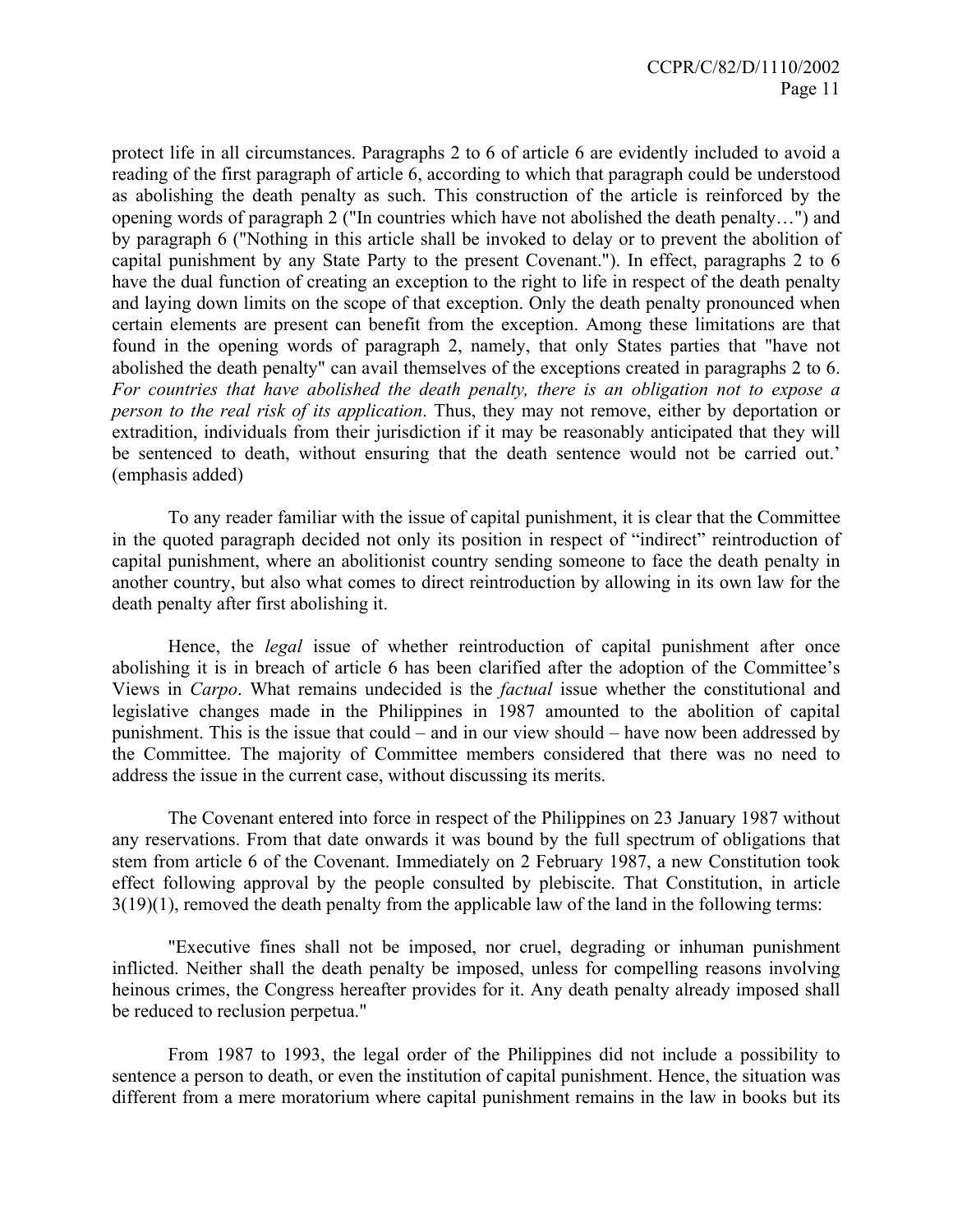application is suspended in practice. On 13 December 1993, the Philippine Congress, by way of Republic Act No. 7659, adopted new legislation that again included the death penalty for a number of crimes. As is clear from the above-quoted provision of the Constitution, capital punishment could be brought back to application only through new legislative decision. Such decision was taken in 1993, and although the constitutionality of the measure was contested, it was, for the purposes of domestic constitutional law, as distinct from compliance with the Covenant, upheld by the Supreme Court in the case of *People v Echegaray* (GR No 117472, judgment of 7 February 1997). In this ruling the Supreme Court, by a majority, held that new laws authorising capital punishment were not unconstitutional. A part of the majority's reasoning was:

 'Article III, Section 19 (1) of the 1987 Constitution plainly vests in Congress the power to re-impose the death penalty "for compelling reasons involving heinous crimes". This power is not subsumed in the plenary legislative power of Congress, for it is subject to a clear showing of "compelling reasons involving heinous crimes." The constitutional exercise of this limited power to re-impose the death penalty entails (1) that Congress define or describe what is meant by heinous crimes; (2) that Congress specify and penalize by death, only crimes that qualify as heinous in accordance with the definition or description set in the death penalty bill and/or designate crimes punishable by reclusion perpetua to death in which latter case, death can only be imposed upon the attendance of circumstances duly proven in court that characterize the crime to be heinous in accordance with the definition or description set in the death penalty bill; and (3) that Congress, in enacting this death penalty bill be singularly motivated by "compelling reasons involving heinous crimes."'

What is clear to us on the basis of this and other passages of the ruling is that the Supreme Court's assessment was limited to the domestic constitutional issue and did not extend to the question whether the enactment of the 1987 Constitution amounted to an abolition in the meaning of article 6, paragraph 2, of the Covenant, and what would be the consequences under the Covenant if it did. Nevertheless, we find it proper to quote also a particularly articulate minority opinion, also written in the framework of domestic constitutional law rather than international law:

 "… the Constitution did not merely suspend the imposition of the death penalty, but in fact completely abolished it from the statute books. The automatic commutation or reduction to reclusion perpetua of any death penalty extant as of the effectivity of the Constitution clearly recognizes that, while the conviction of an accused for a capital crime remains, death as penalty ceased to exist in our penal laws and thus may no longer be carried out. This is the clear intent of the framers of our Constitution.'

 In the above description of the sequence of events we have avoided expressing a position as to whether what happened in the Philippines in 1987 amounted to an abolition of the death penalty in the sense of article 6, paragraph 2, of the Covenant. It is now time to answer that question.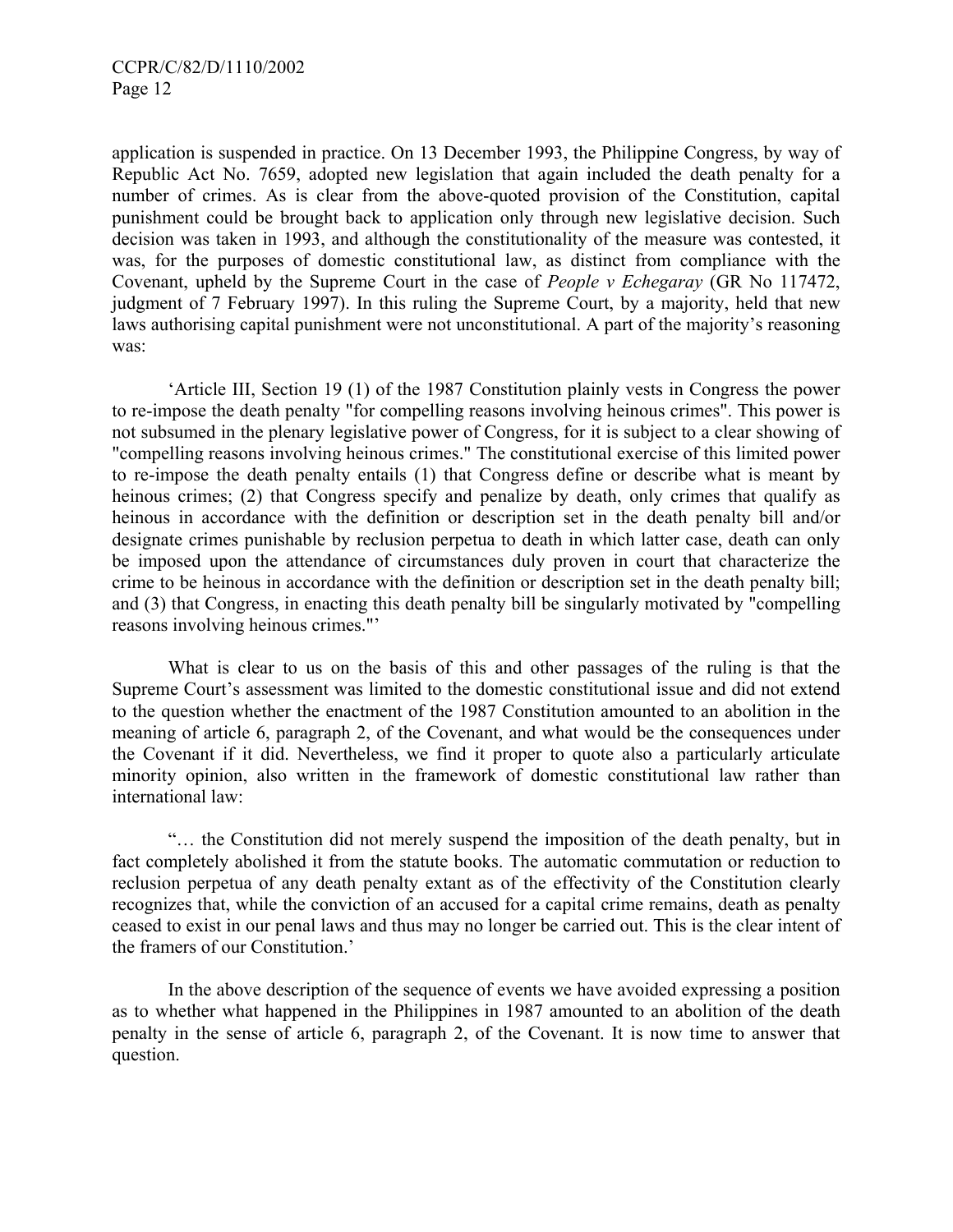As the Committee notes in paragraph 4.1 of its Views in the current case, the Philippines has not furnished the Committee with any submissions in response to the communication. This is of course regrettable but cannot prevent the Committee from establishing the facts in the light of the material it has in its possession.

 In our view the distinction between abolition and a moratorium is decisive. In 1987 the Philippines removed capital punishment from it legal order, so that no provision of criminal law included a possibility to sentence any person to death. The death penalty could not be applied on the basis of the reference to it in the Constitution. On the contrary, the Constitution itself made it very clear that capital punishment had been removed from the legal order, i.e., abolished. The fact that the Constitution came to include a kind of domestic reservation, meaning that not every form of reintroducing capital punishment would be unconstitutional, has no relevance for the substantive contents or application of article 6 of the Covenant as an international treaty.

 Hence, our conclusion is that, for purposes of article 6, paragraph 2, of the Covenant, the Philippines abolished capital punishment in 1987 and reintroduced it in 1993. Subsequent to that, the author of the current communication was sentenced to death. This constituted, in our view, a violation of article 6 of the Covenant. This violation is separate from and additional to the violation of article 6 established by the Committee on the basis of the mandatory nature of the death sentence.

 Our conclusion is supported by the State party's own arguments submitted to the Committee in the earlier *Carpo* case. Although the State party failed to cooperate with the Committee in the current case, it is of relevance now that before the Committee's disposition of *Carpo*, the State party argued as follows:

 (1) 'That the Philippines, under the 1987 Constitution, had decided to abolish it [the death penalty] did not disable its legislature from again imposing such a penalty for the Constitution itself allows for its imposition.'

 (2) '… the constitutionality of the death penalty law is a matter for the State party to decide. The Committee is not empowered to interpret the constitution of a State party for purposes of determining whether such State party is complying with its obligations under the Covenants.'

 (3) Article 6, paragraph 2, of the Covenant 'does not refer to countries that have once abolished the death penalty: it simply refers to countries that have existing death penalty statutes'.

 Statement (1) is correct as a matter of Philippino constitutional law but at the same time amounts to an admission that the sequence of events should be categorised as abolition followed by reintroduction. Statement (2) is technically correct but does not affect the Committee's competence to interpret article 6 of the Covenant. Statement (3) is manifestly incorrect in the light of the opening words of article 6, paragraph 2: 'In countries that which have not abolished the death penalty, sentence of death may be imposed…'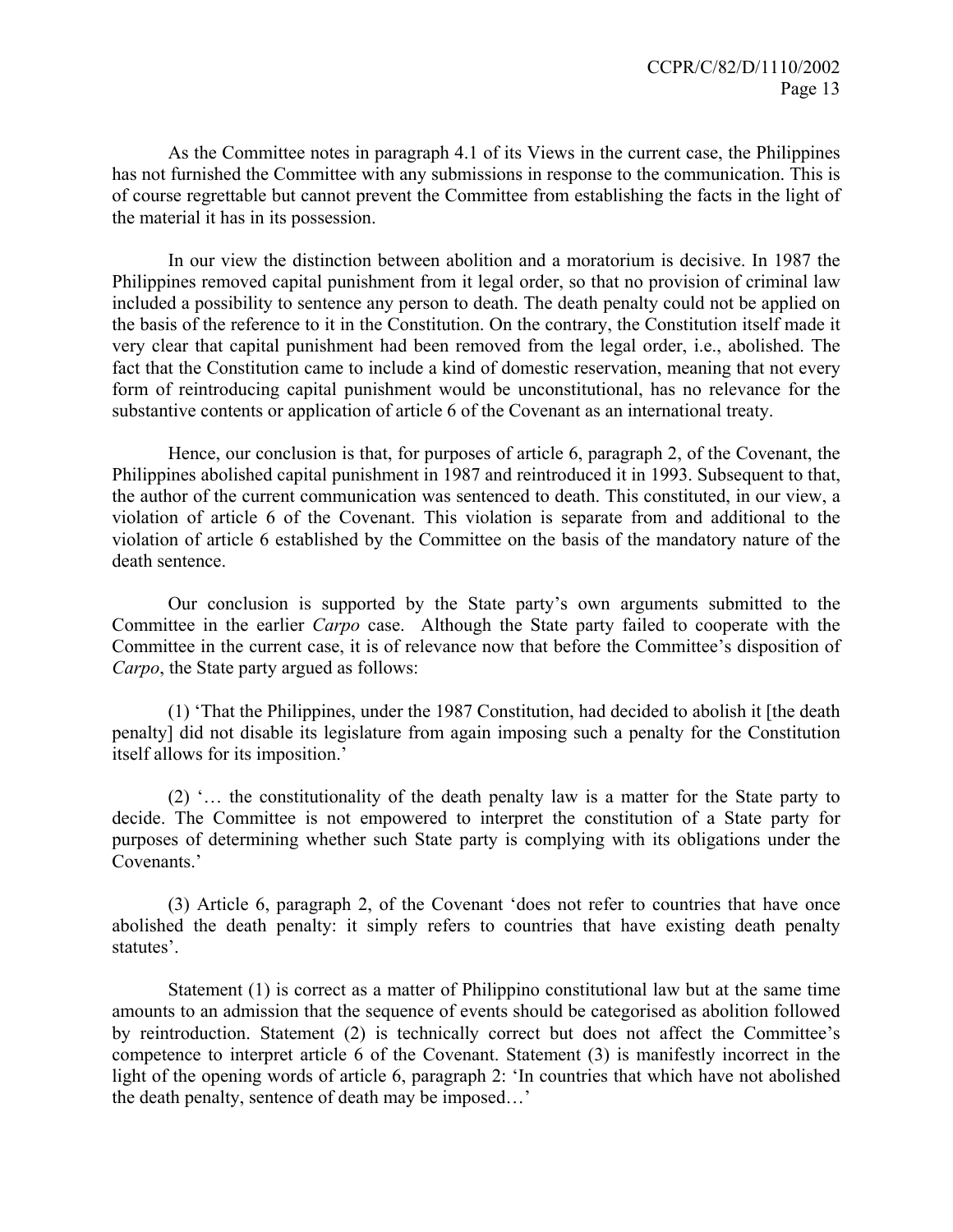Over the more than 25 years of its existence, the Human Rights Committee has developed singularly important jurisprudence on the issue of the right to life and its effect of narrowing down any application of capital punishment. Although it is clear that the drafters of the Covenant could not reach agreement about outlawing capital punishment, they nevertheless included in the detailed provisions of article 6 a number of restrictions on the application of this ultimate punishment which many states, supreme or constitutional courts in various parts of the world, eminent jurists, academics and members of the general public regard as inhuman. Through a rigorous application of the various elements of article 6 the Committee has in its jurisprudence managed to develop international scrutiny over the application of the death penalty without, however, reading a total ban against it into article 6. Some of the most important dimensions of this voluminous jurisprudence relate to the effect of a violation of the right to a fair trial in proceedings leading to capital punishment constituting not only a violation of article 14 but also of article 6, to the categorization of mandatory death penalty for a broadly defined crime as arbitrary deprivation of life, to the scope of the notion of "most serious crimes" in paragraph 2 of article 6 and, in *Judge,* to the issue of indirect reintroduction of capital punishment through an abolitionist country deporting a person to face a risk of it elsewhere, as violations of article 6. Furthermore, with reference to article 7 of the Covenant, the Committee has also decided that certain forms of execution, as well as prolonged stay on death row if accompanied by "further compelling circumstances", constitute violations of the Covenant. All this jurisprudence has, together with the exclusion of certain categories of persons from capital punishment in the text of article 6, in effect narrowed down any use of capital punishment. It may well be that one day the Committee will find sufficient grounds to conclude that in the light of evolving public opinion, state practice and case law from various jurisdictions, *any* form of execution constitutes an inhuman punishment in the meaning of article 7.

 Future cases will show whether this will indeed be the line of further evolution in the Committee's jurisprudence. Be it as it may, in our view the Committee should in the current case have followed its interpretation already expressed in *Judge* and addressed the question whether the Philippines violated article 6 by reintroducing capital punishment in 1993, after abolishing it in 1987. As explained above, our answer is affirmative.

> [*Signed*] Martin Scheinin [*Signed*] Christine Chanet [*Signed*] Rajsoomer Lallah

[Done in English, French and Spanish, the English text being the original version. Subsequently to be issued in Arabic, Chinese and Russian as part of the Committee's annual report to the General Assembly.]